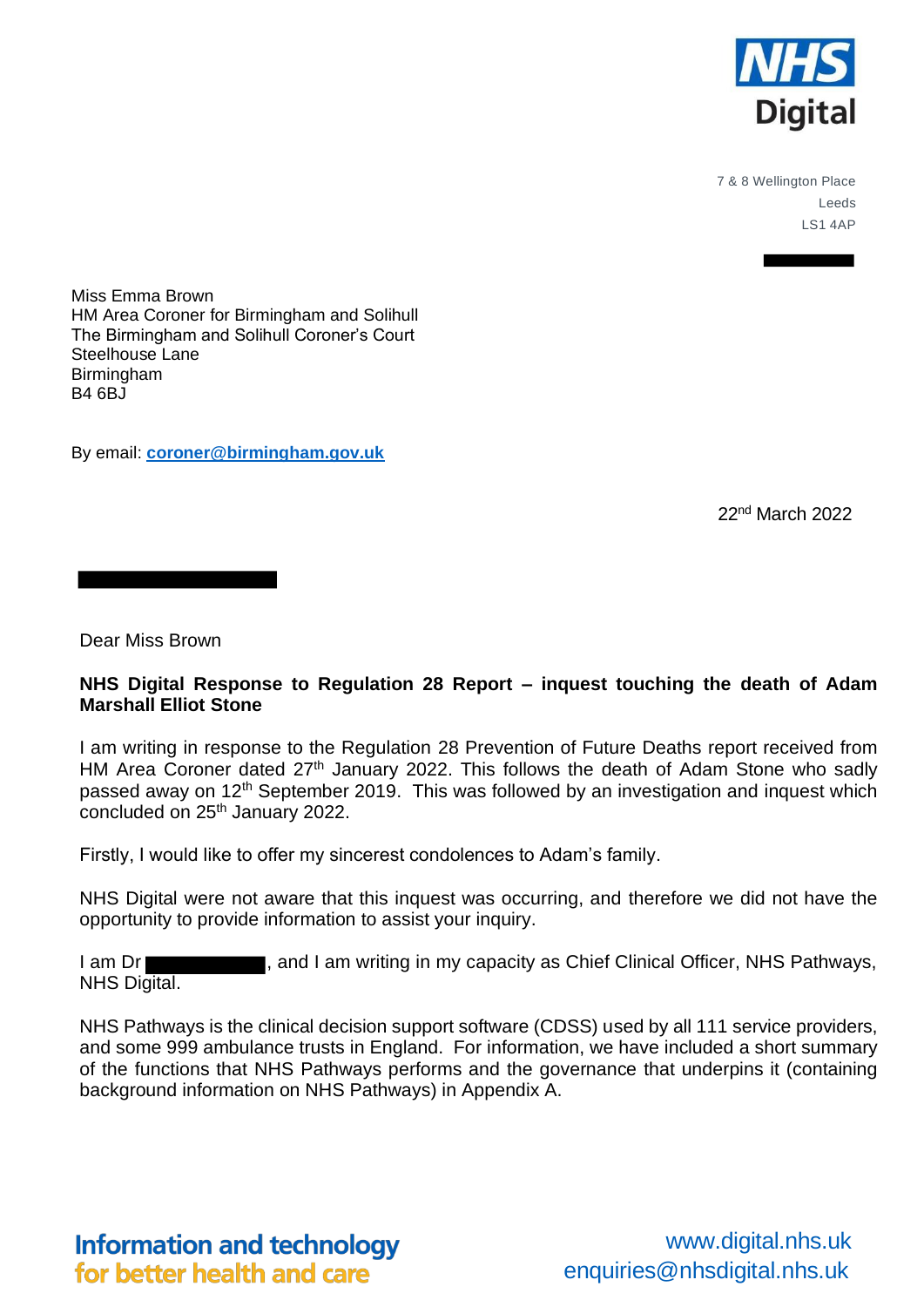

In response to the matters of concern outlined in the report:

*1. Acute Behavioural Disturbance (ABD) is an umbrella term to describe a presentation which usually includes abnormal physiology and/or behaviour. ABD is not a diagnosis or a recognised syndrome, but rather a term used to describe a combination of signs and symptoms of aggression and agitation with physiological abnormalities, often associated with a cause (drugs, mental health disturbance or medical condition). The term has been adopted by most healthcare providers in the UK. The presenting behaviour can range from mildly erratic, to a state of extreme agitation, and physical exertion. Patient has signs of sympathetic autonomic dysfunction, such as significant tachycardia, marked metabolic acidosis and hyperthermia. These are associated with multi organ failure and death. The incidence of sudden death is sometimes quoted as 10% although some studies suggest a much higher rate and current research is not sufficient to rely on this figure. Police Forces and Emergency Departments regard ABD as a medical emergency because of the risk of sudden death.* 

Comments noted.

*2. ABD has no specific antidote or treatment as it is the underlying cause that needs to be identified and treated. However, the main principles of treatment are to calm the patient, cool them down and provide supportive treatment as much as possible, whilst maintaining safety for both the patient and the care providers. Sometimes deescalation cannot be achieved, and restraint is required in the interests of the patient, members of the public and carers. Physical restraint should always be kept to a minimum because resistance to it increases the physiological burden to the patient and therefore the risk of death. Chemical restraint, sedation, is rarely available outside hospital. Therefore, the key to successful treatment of severe ABD is getting the patient to hospital as soon as possible to avoid or minimise restraint.*

Comments noted.

*3. Currently NHS Pathways, which is used by West Midlands Ambulance Services, categorises ABD (or Excited Delirium as it can also be called) as requiring a category 2 response. A category 2 response has a mean average response time of 18 minutes from categorisation of the call up to a maximum of 240 seconds from the start of the call. It is understood from the evidence that the other triaging tool used by Ambulance services in the UK, Advanced Medical Priority Dispatch (AMPDS), also gives ABD/Excited Delirium a category 2 priority.* 

NHS Pathways is a triage system that assesses symptoms presented at the time of a call and directs patients to the most appropriate services based on their described symptoms. It does not provide a suggested diagnosis or rely on call handlers being able to recognise particular conditions.

# **Calls from members of the public**

ABD (also known as Excited Delirium) is not a condition the general public are familiar with. Therefore, in respect of calls from the public, a specific disposition for ABD will not be provided, even if declared by the caller, but rather the symptoms described will be triaged.

**Information and technology** for better health and care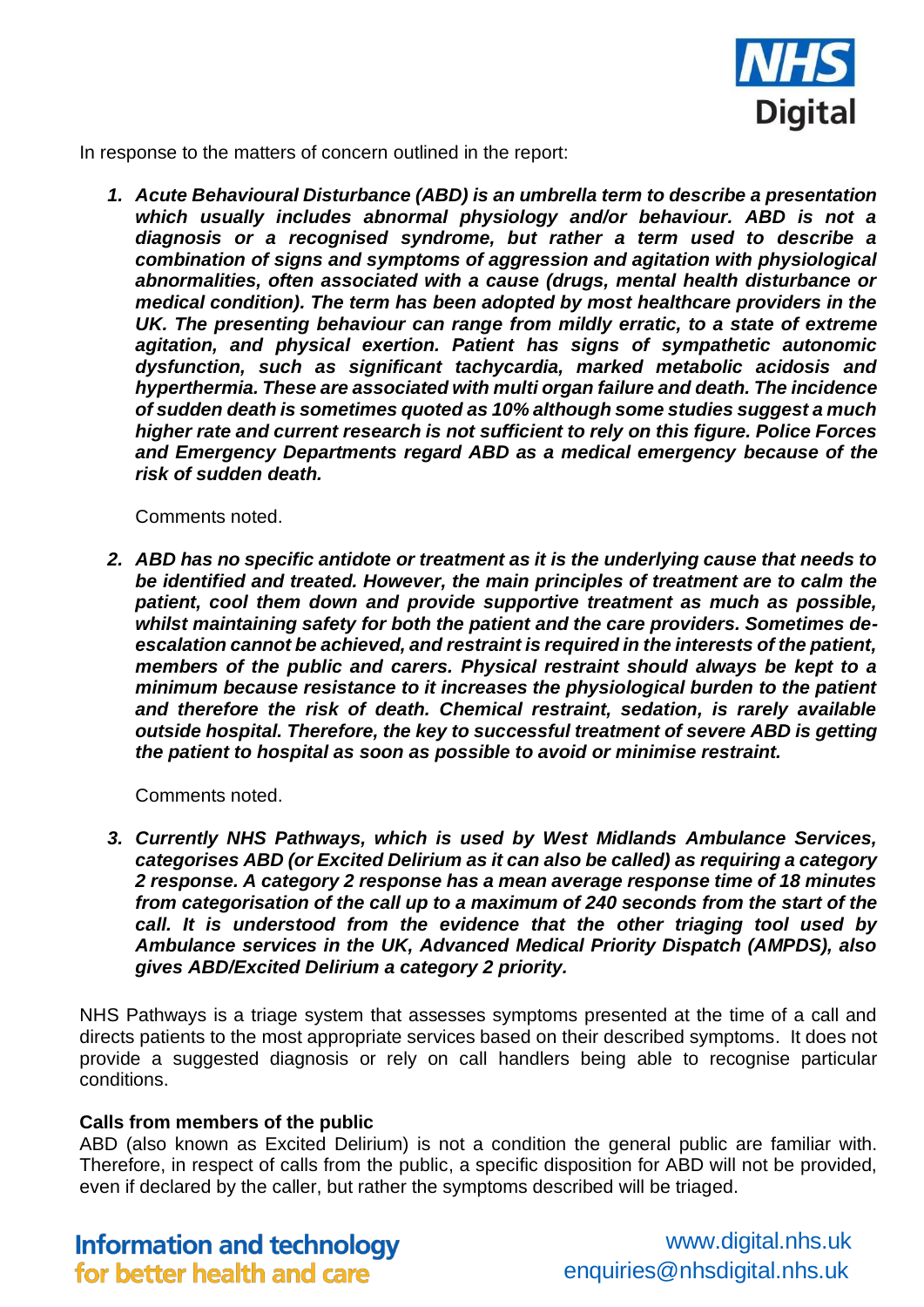

Any call from a member of the public will undergo an initial assessment for immediate lifethreatening symptoms, including whether the patient has stopped breathing, is choking, is having a fit or seizure, is unconscious, has heavy blood loss, is experiencing severe breathing difficulty or a life-threatening allergic reaction. If any of these life-threatening symptoms are identified, then they receive a disposition which is mapped to a Category 1 ambulance response. Should no immediately life-threatening symptoms be identified, then the assessment progresses through further questions to establish an appropriate outcome for the clinical condition of the patient.

# **Calls from Healthcare Professionals**

Calls which are received from healthcare professionals are dealt with by a different route to the general public. For calls received from a healthcare professional, there are initial questions about emergency symptoms and those relating to threatened loss of life, limb or sight. If answered 'no', there is then a question about mental health emergencies, which means an emergency ambulance may be required. These questions include determining whether the patient is under active restraint or in need of restraint, or whether ABD has been declared. If any of these situations apply, they receive a disposition which is mapped to a Category 2 ambulance response.

# **Calls from Police Officers**

Calls from the Police are managed in two different ways, depending on whether the patient is with the caller. If the caller is with the patient, then a symptom-based assessment can be undertaken in the same way as if the caller was a member of the public. However, when the caller is not with the patient, it is usually not possible to complete the assessment due to a lack of available information and therefore a route called 'early exit', for a 'remote observer' is taken.

This includes questions on life-threatening symptoms, as described above. If immediately lifethreatening symptoms are identified, at any stage, then a disposition is reached which is mapped to a Category 1 ambulance response.

If there are no immediately life-threatening symptoms further questions are asked to identify severe and time sensitive issues, including whether ABD has been declared. Any declaration of this will result in a disposition mapped to a Category 2 ambulance response.

# **Ambulance Responses**

The above reflect the national ambulance frameworks embedded within NHS Pathways. People who have undergone restraint or had ABD declared by the Police or a healthcare professional require a Level 2 response, mapping to the Category 2 ambulance response standard. These frameworks were jointly developed by the Association of Ambulance Chief Executives (AACE) and NHS England, with clinical support from NHS Digital. The national ambulance frameworks are owned by NHS England:

> [https://www.england.nhs.uk/publication/healthcare-professional-ambulance](https://www.england.nhs.uk/publication/healthcare-professional-ambulance-responses-framework/)[responses-framework/](https://www.england.nhs.uk/publication/healthcare-professional-ambulance-responses-framework/) <https://www.england.nhs.uk/publication/inter-facility-transfers-framework/>

NHS England, via its Emergency Call Prioritisation Advisory Group (ECPAG), determines the category of ambulance response required for a given triage code and/or clinical condition based upon advice received from the Clinical Coding Review Group (CCRG) – also a function of NHS England and chaired by an Ambulance Medical Director – and by the National Ambulance

**Information and technology** for better health and care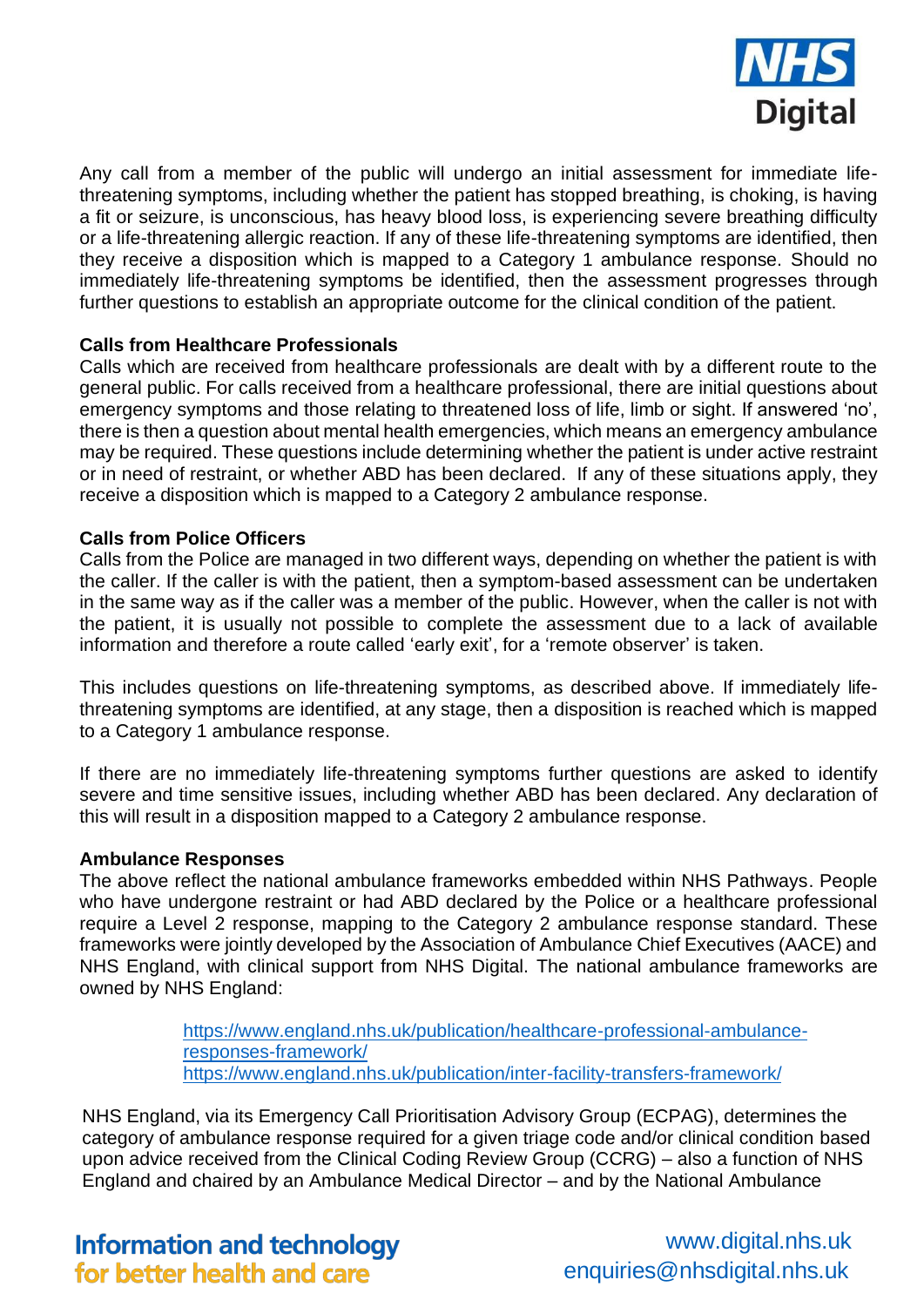

Medical Director's group (NASMeD), a sub-function of AACE. NHS Digital has representation within CCRG and ECPAG to help inform their decisions.

Within NHS Pathways, in respect of requests for assistance from the police, prisons and healthcare professionals, the triage coding for ABD maps to the nationally agreed Category 2 ambulance response standard, as instructed by ECPAG.

We are unable to comment on the process used by AMPDS.

4. The inquest heard evidence from 2 expert witnesses, Dr *in Emergency Medicine and a Medical Examiner at Poole General Hospital who sees several cases of severe ABD a year within his clinical practice, and Dr a Consultant in Emergency and Intensive Care Medicine and a Clinical*  **Toxicologist at Barts Health NHS Trust in London. Dr Was one of the** *Toxicologist at Barts Health NHS Trust in London. Dr authors of the Royal College of Emergency Medicine's Guidelines on ABD and deals with cases of ABD every few days in clinical practice. Both experts gave evidence that, in their opinion, severe ABD should be given the highest priority by Ambulance*  **Services. Dr explained that this was his view because, even though Services.** *category 1 is reserved for patients in cardiac arrest or peri arrest, ABD is unique in that it is so difficult for any effective treatment or management to be given outside of hospital to prevent catastrophic deterioration and death, and, in fact, the often necessary intervention of restraint whilst awaiting an ambulance actually increases the risk. Dr* view was that if an effective system was used to identify ABD *it would not create an undue burden on Ambulance Services as it is not a common occurrence. Dr* **Was in agreement with Dr but did feel that there <b>***but did feel that there should be some assessment of severity as mild cases of ABD do not create the risk*  of death that warrants the category 1 response. Dr **example 10 ratio was that** evidence was that *restraint could be used as the trigger for a designation of category 1 for ABD given that the need for restraint both indicates that the case is severe and is actually increasing the risk of death.* 

The range of symptoms associated with more common emergency medical presentations and the unknown, though believed to be rare, incidence of ABD presents challenges for telephone triage and the appropriate level of emergency response. Ambulance resources are finite; Category 1 responses typically result in a robust operational resource by the ambulance service, sometimes activating specialist critical care resources and often drawing clinical resources away from other emergencies. As a result, there should be a high degree of certainty that a Category 1 response is actually required.

During the period 2020-21 an AACE led 'task and finish' group, chaired by a senior medical representative from NASMeD, and attended by NHS Digital, considered the appropriateness of a Category 1 response to ABD following a request for emergency medical assistance from the Police. The evidence reviewed, including the results of a pilot conducted by the Yorkshire Ambulance Service with South Yorkshire Police, did not support a Category 1 response. The task and finish group presented to CCRG, and subsequently to ECPAG, a recommendation that suspected ABD reported by the Police should be responded to as a Category 2 response. ECPAG approved this recommendation in September 2021.

Therefore, any change in ambulance response categorisation would be matters for the respective

**Information and technology** for better health and care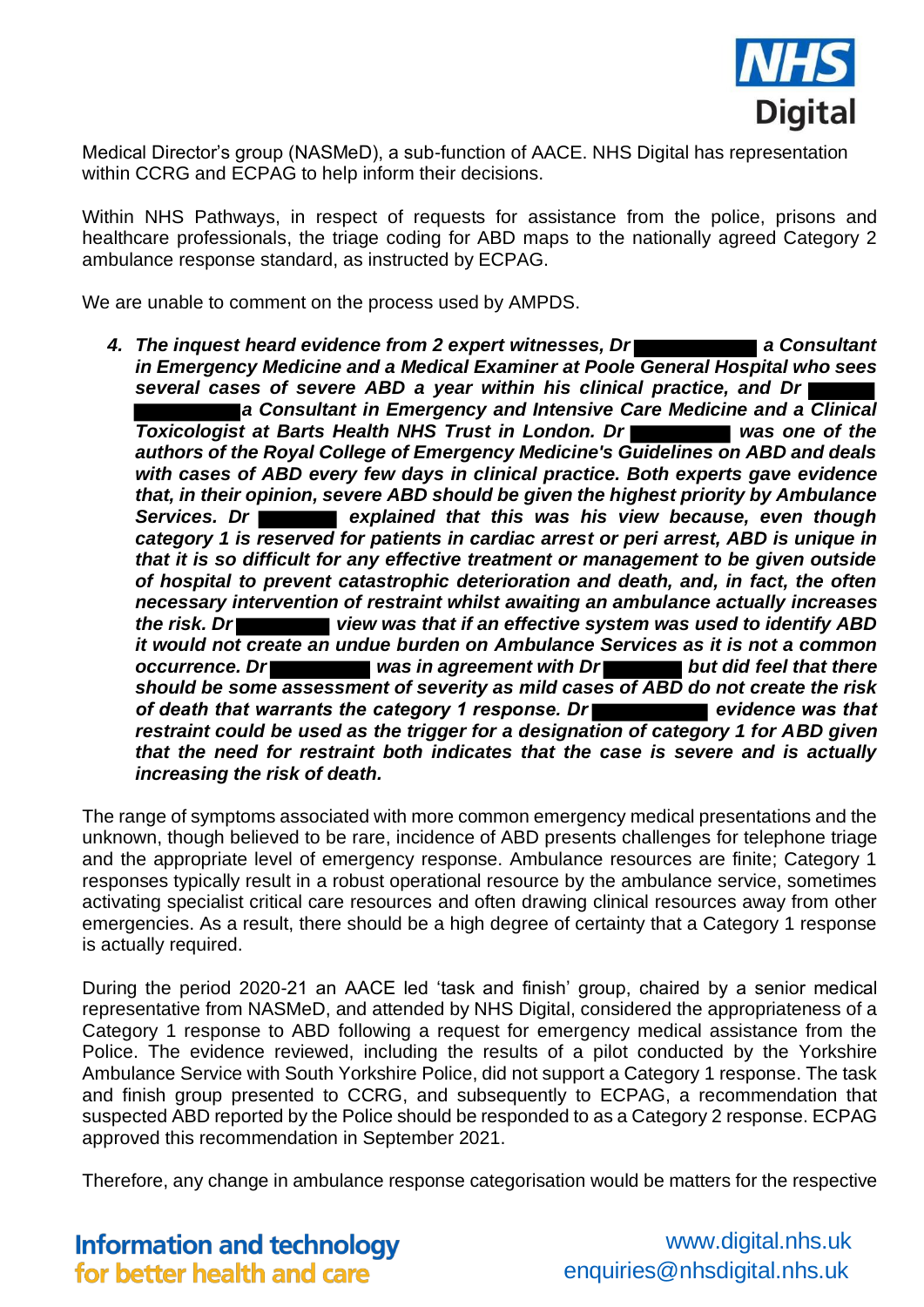

NHS England and AACE groups to consider, and would need to be approved by ECPAG as a function of NHS England.

## *5. The continuance of a system which does not allow a category 1 response in severe case of ABD where restraint is taking place is putting lives at risk.*

We would like to reassure you that NHS Pathways recognises the risks associated with ABD/ Excited Delirium and also that restraint may be a factor contributing to a patient's deterioration.

As described above, NHS Pathways is fully compliant with the national ambulance response standard mandated by ECPAG for suspected ABD, with regard to healthcare professionals and Police requests for medical assistance. NHS Digital will continue to work collaboratively with our stakeholders in the ambulance sector, and under the direction of ECPAG, on the subject of ABD as new evidence arises.

In 2019, NHS Pathways produced "Spotlight on: ABD" training materials to be used by call assessors and clinicians with the 999 emergency operation centres of ambulance services that use the NHS Pathways system. This was published to raise awareness of ABD as a rare but very serious medical condition which warrants an emergency response.

If I can be of any further assistance, please let me know.

Yours sincerely

Dr Chief Clinical Officer NHS Pathways NHS Digital

**Information and technology** for better health and care